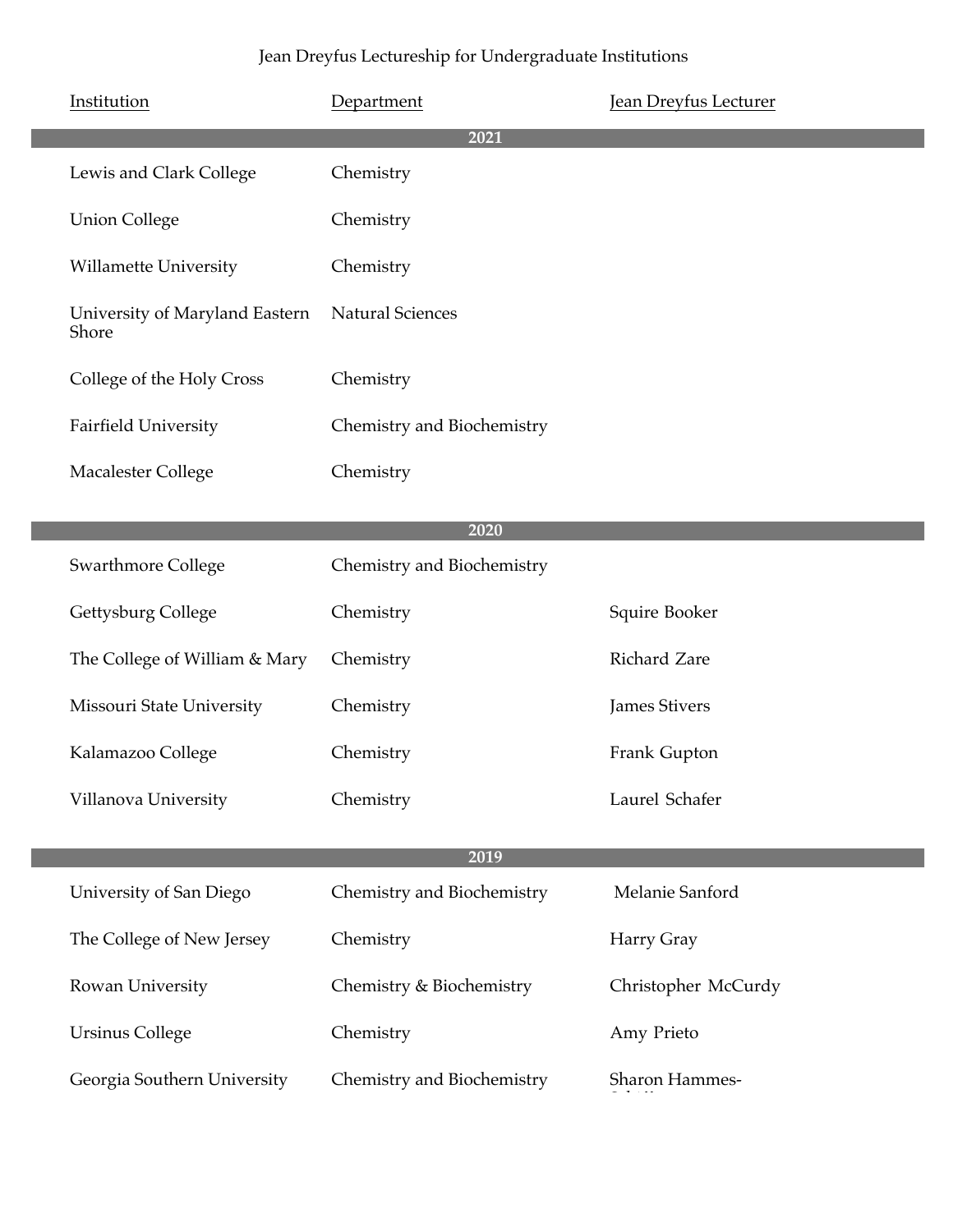| Institution                                  | Department                             | Jean Dreyfus Lecturer |
|----------------------------------------------|----------------------------------------|-----------------------|
|                                              | 2018                                   |                       |
| <b>Montclair State University</b>            | Chemistry and Biochemistry             | Karen Anderson        |
| California State University San<br>Marcos    | Chemistry and Biochemistry             | John Warner           |
| Mercer University                            | Chemistry                              | Matthew Disney        |
| Southern Illinois University<br>Edwardsville | Chemistry                              | Jennifer Doudna       |
| The University of Tampa                      | Chemistry, Biochemistry and<br>Physics | Joseph Francisco      |
| State University of New York at<br>Geneseo   | Chemistry                              | Steve Leone           |

| 2017 |                             |                            |                   |
|------|-----------------------------|----------------------------|-------------------|
|      | <b>Towson University</b>    | Chemistry                  | Alexander Wei     |
|      | Pomona College              | Chemistry                  | David R. Liu      |
|      | Providence College          | Chemistry and Biochemistry | Harry Gray        |
|      | Franklin & Marshall College | Chemistry                  | Catherine Drennan |
|      | Santa Clara University      | Chemistry and Biochemistry | Christy Haynes    |

| 2016                                   |           |                      |
|----------------------------------------|-----------|----------------------|
| University of Puget Sound              | Chemistry | Eric Jacobsen        |
| California State University,<br>Fresno | Chemistry | Gerald Bruce Hammond |
| Iona College                           | Chemistry | Geraldine Richmond   |
| University of Evansville               | Chemistry | Elizabeth Nolan      |
| Hobart and William Smith<br>Colleges   | Chemistry | Richard Saykally     |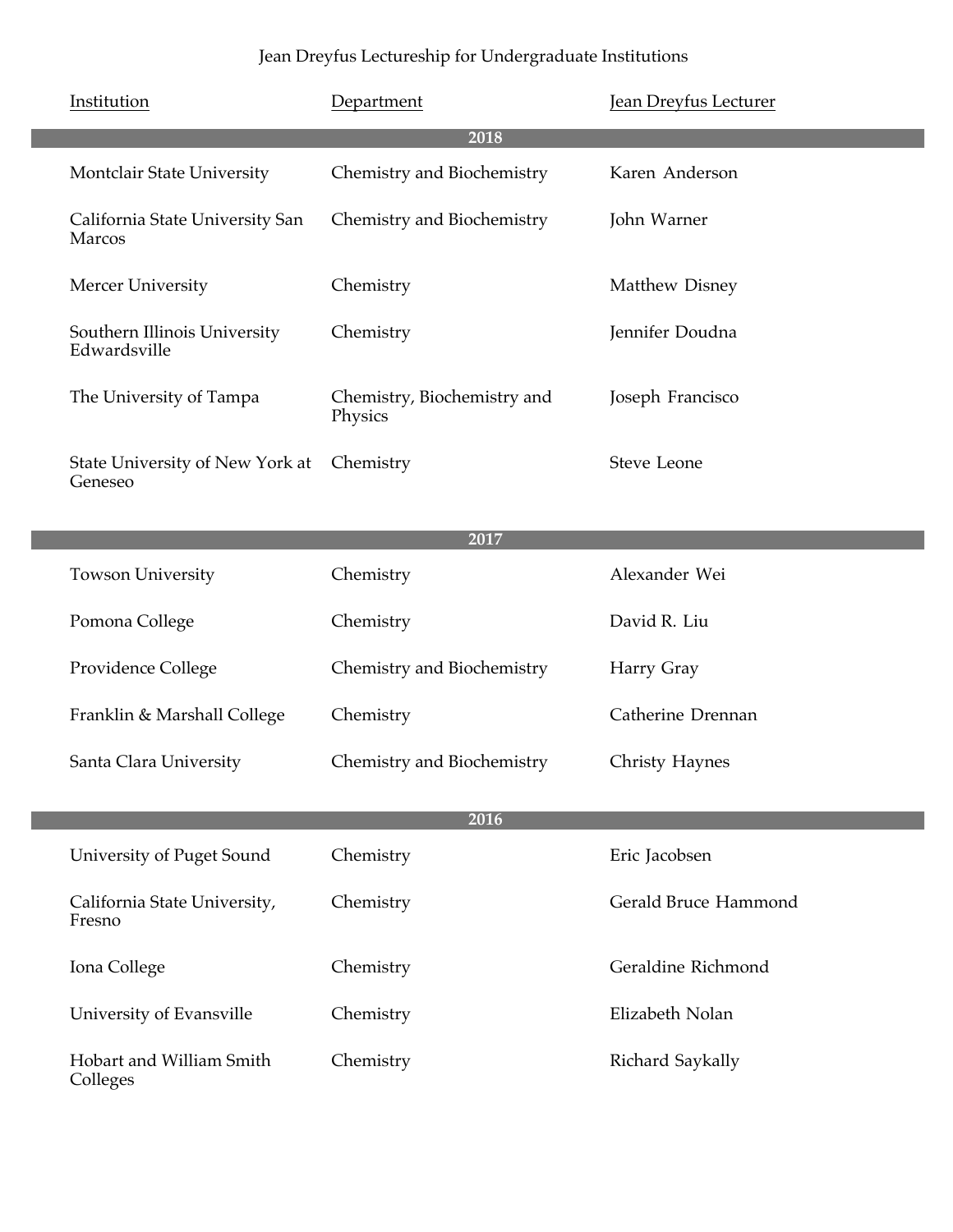| Institution                               | Department                 | <b>Jean Dreyfus Lecturer</b> |
|-------------------------------------------|----------------------------|------------------------------|
|                                           | 2015                       |                              |
| Washington & Jefferson College            | Chemistry                  | Cynthia Jameson              |
| Harvey Mudd College                       | Chemistry                  | <b>Timothy Swager</b>        |
| Furman University                         | Chemistry                  | Daniel K. Schwartz           |
| Western Washington University             | Chemistry                  | Craig Hawker                 |
| <b>Albright College</b>                   | Chemistry and Biochemistry | Robert Bergman               |
|                                           | 2014                       |                              |
| California State University,<br>Fullerton | Chemistry and Biochemistry | Steven Ley                   |
| Ithaca College                            | Chemistry                  | Daniel Nocera                |
| University of North Florida               | Chemistry                  | K.C. Nicolaou                |
| University of Colorado Denver             | Chemistry                  | Sharon Hammes-Schiffer       |
| Southwestern University                   | Chemistry and Biochemistry | Peter Dervan                 |
|                                           | 2013                       |                              |
| Carleton College                          | Chemistry                  | David Milstein               |
| St. Olaf College                          | Chemistry                  | Brian Kobilka                |
| Allegheny College                         | Chemistry                  | Michael Krische              |
| <b>Trinity University</b>                 | Chemistry                  | Nils Walter                  |
| Kenyon College                            | Chemistry                  | Elizabeth Boon               |
|                                           |                            |                              |
|                                           | 2012                       |                              |
| Villanova University                      | Chemistry                  | Daniel Nocera                |
| <b>Bard College</b>                       | Chemistry                  | Robert Grubbs                |